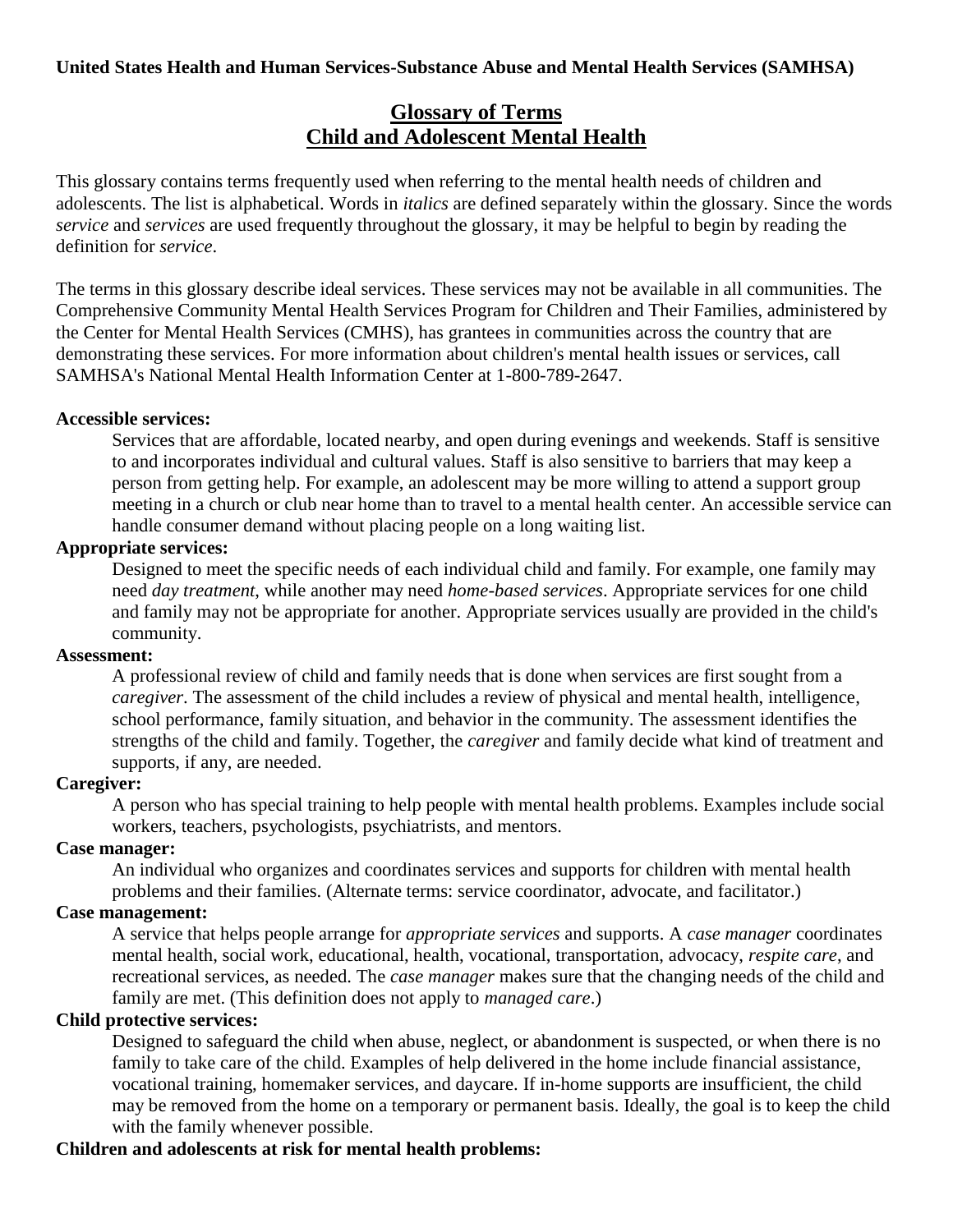Children are at greater risk for developing mental health problems when certain factors occur in their lives or environments. Factors include physical abuse, emotional abuse or neglect, harmful stress, discrimination, poverty, loss of a loved one, frequent relocation, alcohol and other drug use, trauma, and exposure to violence.

### **Continuum of care:**

A term that implies a progression of services that a child moves through, usually one service at a time. More recently, it has come to mean comprehensive services. Also see *system of care* and *wraparound services*.

### **Coordinated services:**

Child-serving organizations talk with the family and agree upon a *plan of care* that meets the child's needs. These organizations can include mental health, education, juvenile justice, and child welfare. *Case management* is necessary to coordinate services. Also see *family-centered services* and *wraparound services*.

### **Crisis residential treatment services:**

Short-term, round-the-clock help provided in a nonhospital setting during a crisis. For example, when a child becomes aggressive and uncontrollable, despite in-home supports, a parent can temporarily place the child in a *crisis residential treatment service*. The purposes of this care are to avoid *inpatient hospitalization*, help stabilize the child, and determine the next appropriate step.

### **Cultural competence:**

Help that is sensitive and responsive to cultural differences. *Caregivers* are aware of the impact of culture and possess skills to help provide services that respond appropriately to a person's unique cultural differences, including race and ethnicity, national origin, religion, age, gender, sexual orientation, or physical disability. They also adapt their skills to fit a family's values and customs.

#### **Day treatment:**

*Day treatment* includes special education, counseling, parent training, vocational training, skill building, crisis intervention, and recreational therapy. It lasts at least 4 hours a day. *Day treatment* programs work in conjunction with mental health, recreation, and education organizations and may even be provided by them.

### **DSM-IV (***Diagnostic and Statistical Manual of Mental Disorders***, Fourth Edition):**

An official manual of mental health problems developed by the American Psychiatric Association. Psychiatrists, psychologists, social workers, and other health and mental health care providers use this reference book to understand and diagnose mental health problems. Insurance companies and health care providers also use the terms and explanations in this book when discussing mental health problems.

# **Early intervention:**

A process used to recognize warning signs for mental health problems and to take early action against factors that put individuals at risk. *Early intervention* can help children get better in less time and can prevent problems from becoming worse.

### **Emergency and crisis services:**

A group of services that is available 24 hours a day, 7 days a week, to help during a mental health emergency. Examples include telephone crisis hotlines, suicide hotlines, crisis counseling, *crisis residential treatment services*, crisis outreach teams, and crisis respite care.

#### **Family-centered services:**

Help designed to meet the specific needs of each individual child and family. Children and families should not be expected to fit into services that do not meet their needs. Also see *appropriate services, coordinated services, wraparound services*, and *cultural competence*.

#### **Family support services:**

Help designed to keep the family together, while coping with mental health problems that affect them. These services may include consumer information workshops, in-home supports, family therapy, parenting training, *crisis services*, and *respite care*.

#### **Home-based services:**

Help provided in a family's home either for a defined period of time or for as long as it takes to deal with a mental health problem. Examples include parent training, counseling, and working with family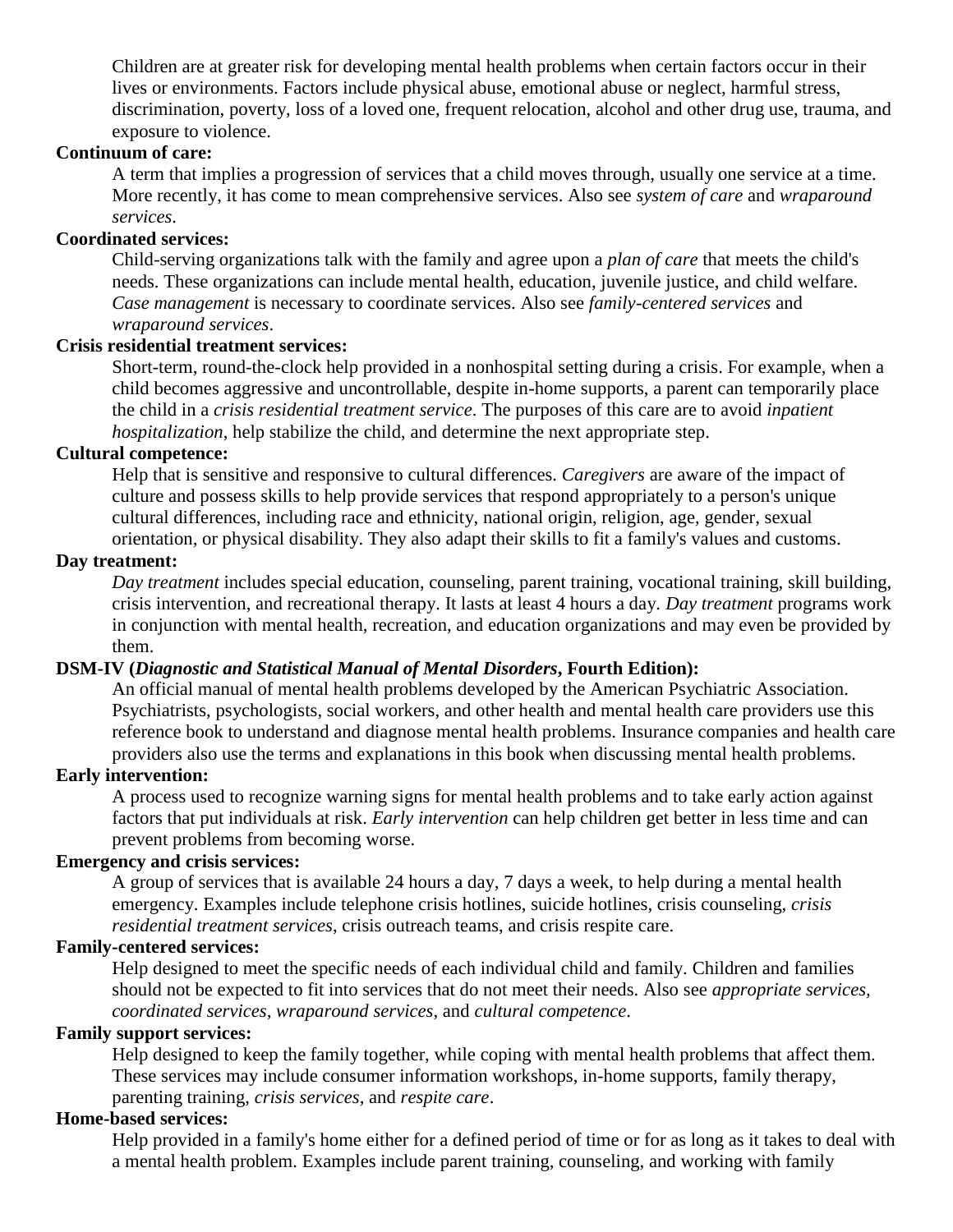members to identify, find, or provide other necessary help. The goal is to prevent the child from being placed outside of the home. (Alternate term: in-home supports.)

### **Independent living services:**

Support for a young person living on his or her own. These services include *therapeutic group homes*, supervised apartment living, and job placement. Services teach youth how to handle financial, medical, housing, transportation, and other daily living needs, as well as how to get along with others.

#### **Individualized services:**

Services designed to meet the unique needs of each child and family. Services are individualized when the *caregivers* pay attention to the needs and strengths, ages, and stages of development of the child and individual family members. Also see *appropriate services* and *family-centered services*.

# **Inpatient hospitalization:**

Mental health treatment provided in a hospital setting 24 hours a day. Inpatient hospitalization provides: (1) short-term treatment in cases where a child is in crisis and possibly a danger to his/herself or others, and (2) diagnosis and treatment when the patient cannot be evaluated or treated appropriately in an outpatient setting.

### **Managed care:**

A way to supervise the delivery of health care services. *Managed care* may specify which *caregivers* the insured family can see and may also limit the number of visits and kinds of services that are covered by insurance.

#### **Mental health:**

How a person thinks, feels, and acts when faced with life's situations. *Mental health* is how people look at themselves, their lives, and the other people in their lives; evaluate their challenges and problems; and explore choices. This includes handling stress, relating to other people, and making decisions.

#### **Mental health problems:**

Mental health problems are real. They affect one's thoughts, body, feelings, and behavior. Mental health problems are not just a passing phase. They can be severe, seriously interfere with a person's life, and even cause a person to become disabled. Mental health problems include depression, bipolar disorder (manic-depressive illness), attention-deficit/ hyperactivity disorder, anxiety disorders, eating disorders, schizophrenia, and conduct disorder.

#### **Mental disorders:**

Another term used for *mental health problems*.

#### **Mental illnesses:**

This term is usually used to refer to severe mental health problems in adults.

#### **Plan of care:**

A treatment plan especially designed for each child and family, based on individual strengths and needs. The *caregiver(s)* develop(s) the plan with input from the family. The plan establishes goals and details appropriate treatment and services to meet the special needs of the child and family.

#### **Residential treatment centers:**

Facilities that provide treatment 24 hours a day and can usually serve more than 12 young people at a time. Children with *serious emotional disturbances* receive constant supervision and care. Treatment may include individual, group, and family therapy; behavior therapy; special education; recreation therapy; and medical services. Residential treatment is usually more long-term than *inpatient hospitalization*. Centers are also known as *therapeutic group homes*.

#### **Respite care:**

A service that provides a break for parents who have a child with a *serious emotional disturbance*. Trained parents or counselors take care of the child for a brief period of time to give families relief from the strain of caring for the child. This type of care can be provided in the home or in another location. Some parents may need this help every week.

### **Serious emotional disturbances:**

Diagnosable disorders in children and adolescents that severely disrupt their daily functioning in the home, school, or community. Serious emotional disturbances affect one in 10 young people. These